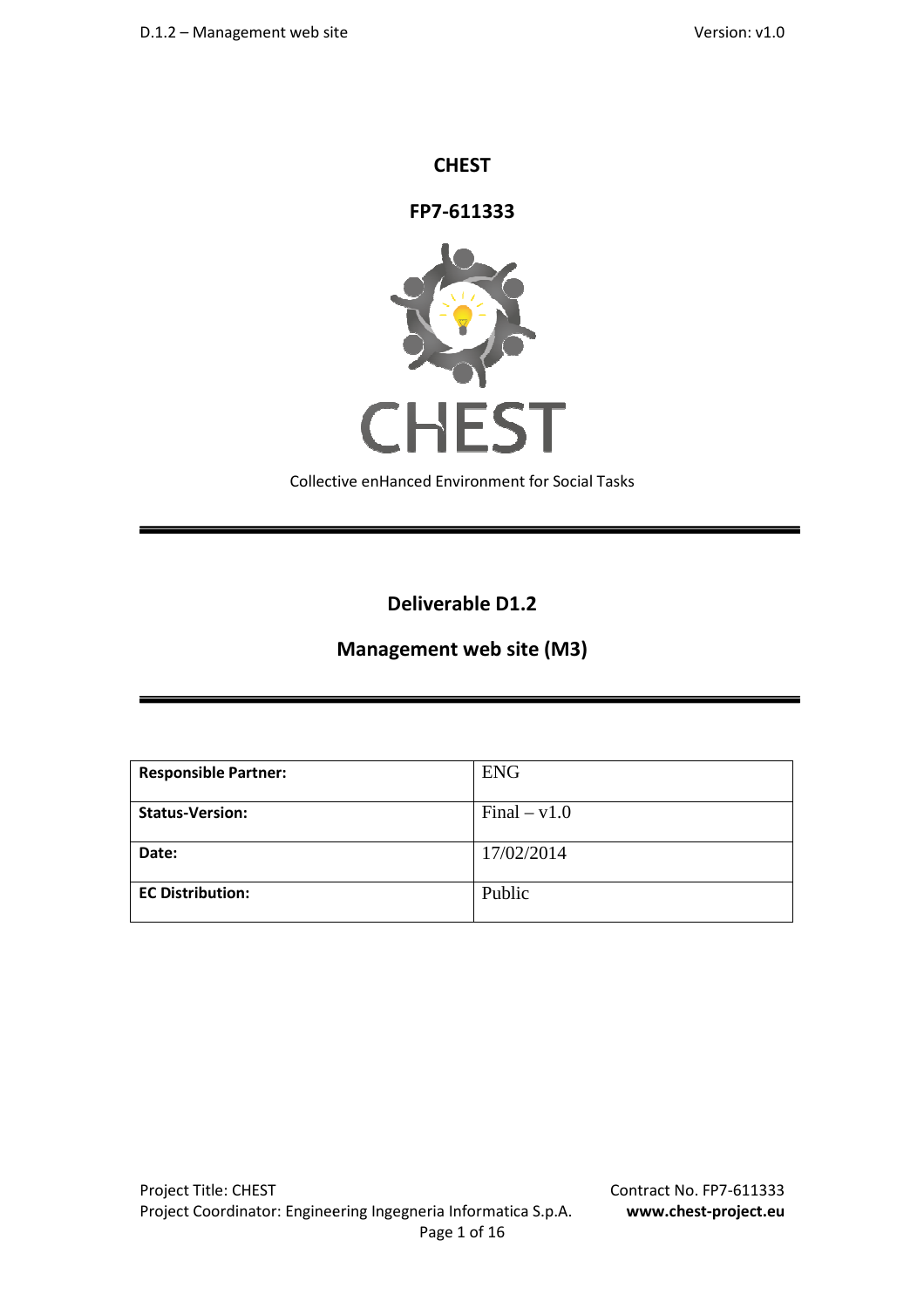| <b>Project Number:</b> | FP7-611333   |
|------------------------|--------------|
| <b>Project Title:</b>  | <b>CHEST</b> |

| Title of Deliverable:       | Management web site (M3) |
|-----------------------------|--------------------------|
| Date of Delivery to the EC: | 31/12/2013               |

| Workpackage responsible for the<br>Deliverable: | WP1-Management                            |
|-------------------------------------------------|-------------------------------------------|
| Editor(s):                                      | <b>PNO Consultants Limited</b>            |
| Contributor(s):                                 | Engineering Ingegneria Informatica S.p.A. |
| Reviewer(s):                                    | <b>All Partners</b>                       |
| Approved by:                                    | <b>Project Coordinator</b>                |

| Abstract: | The purpose of this document is to present the                                                                                                                                                                                                                                                                                |
|-----------|-------------------------------------------------------------------------------------------------------------------------------------------------------------------------------------------------------------------------------------------------------------------------------------------------------------------------------|
|           | Management web site.                                                                                                                                                                                                                                                                                                          |
|           | In order to keep project documentation udpated and<br>available to all partners, a special section was set up as<br>a Project Management web site at the following<br>address: www.innovation-place.eu. That section is<br>accessible only to authorised project partners and will<br>serve as the CHEST document repository. |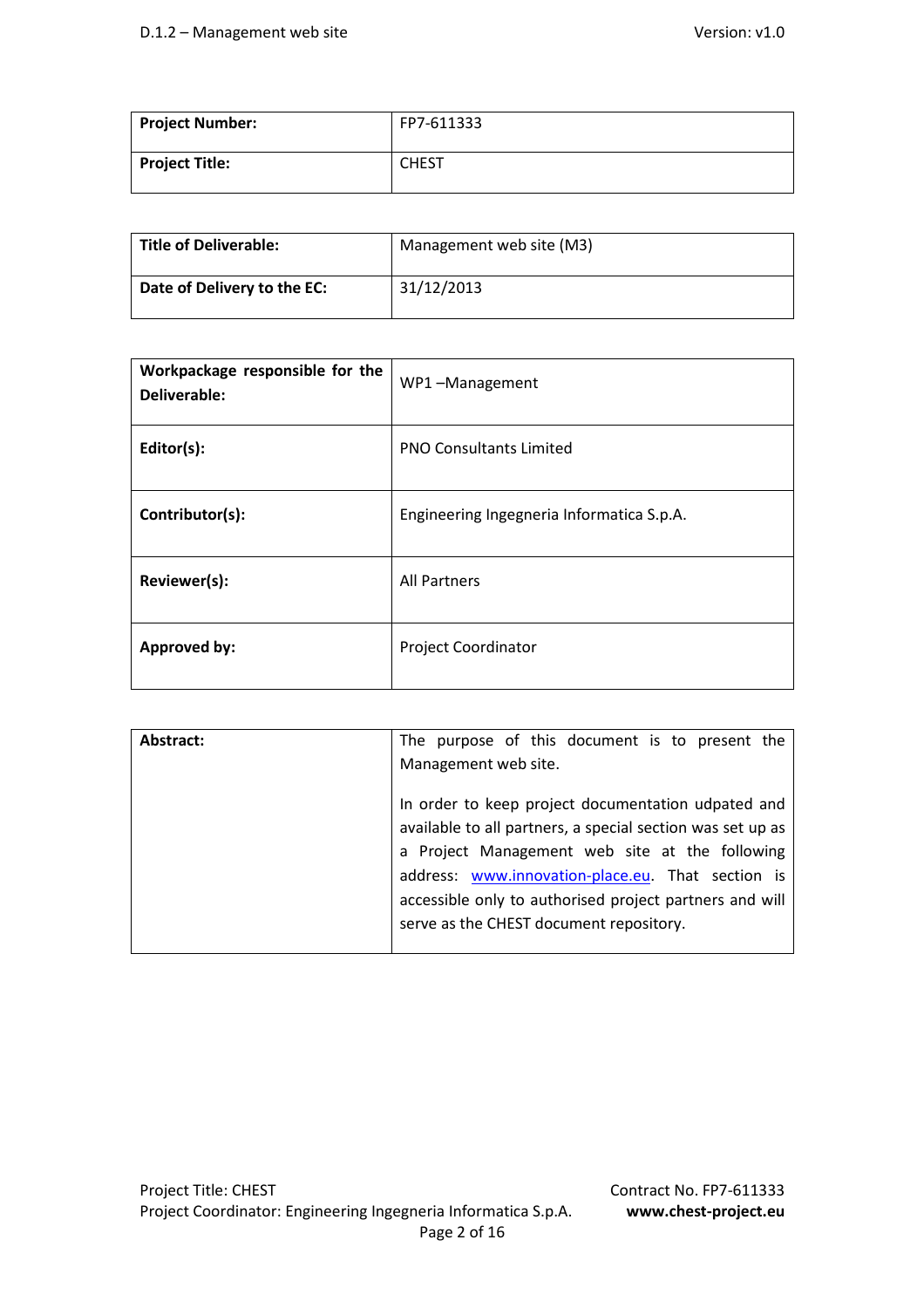# *Document Description*

# **Document Revision History**

| Version | Date       | <b>Modifications Introduced</b> |             |  |
|---------|------------|---------------------------------|-------------|--|
|         |            | <b>Modification Reason</b>      | Modified by |  |
| v.0.1   | 15/01/2014 | Table of contents               | <b>ENG</b>  |  |
| v.0.2   | 28/01/2014 | Final version                   | <b>PNO</b>  |  |
| v1.0    | 17/01/2014 | Quality review                  | <b>ENG</b>  |  |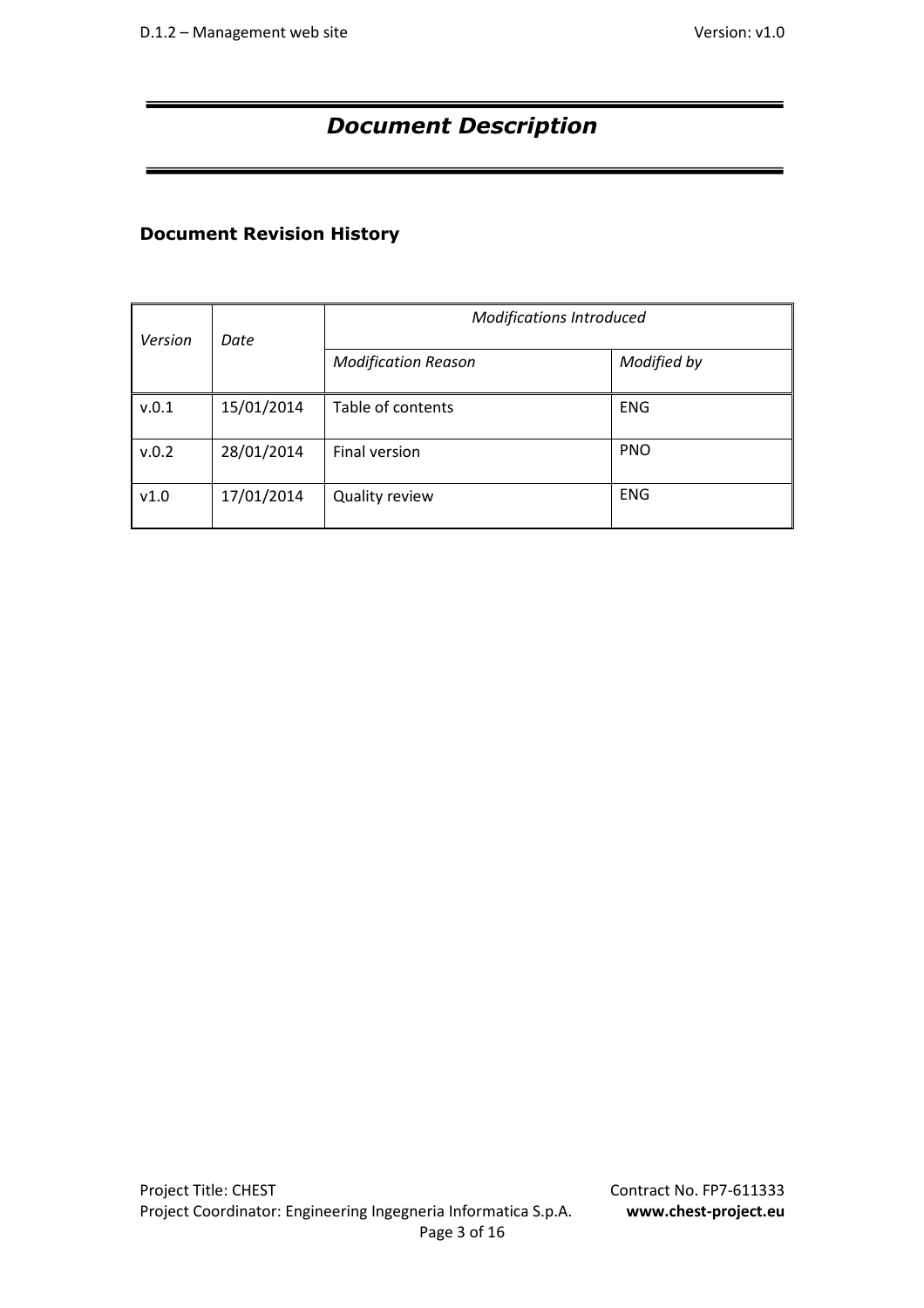# **Table of Contents**

| 2.1 |  |
|-----|--|
| 22  |  |
| 2.3 |  |
| 24  |  |
|     |  |
|     |  |
|     |  |
|     |  |
|     |  |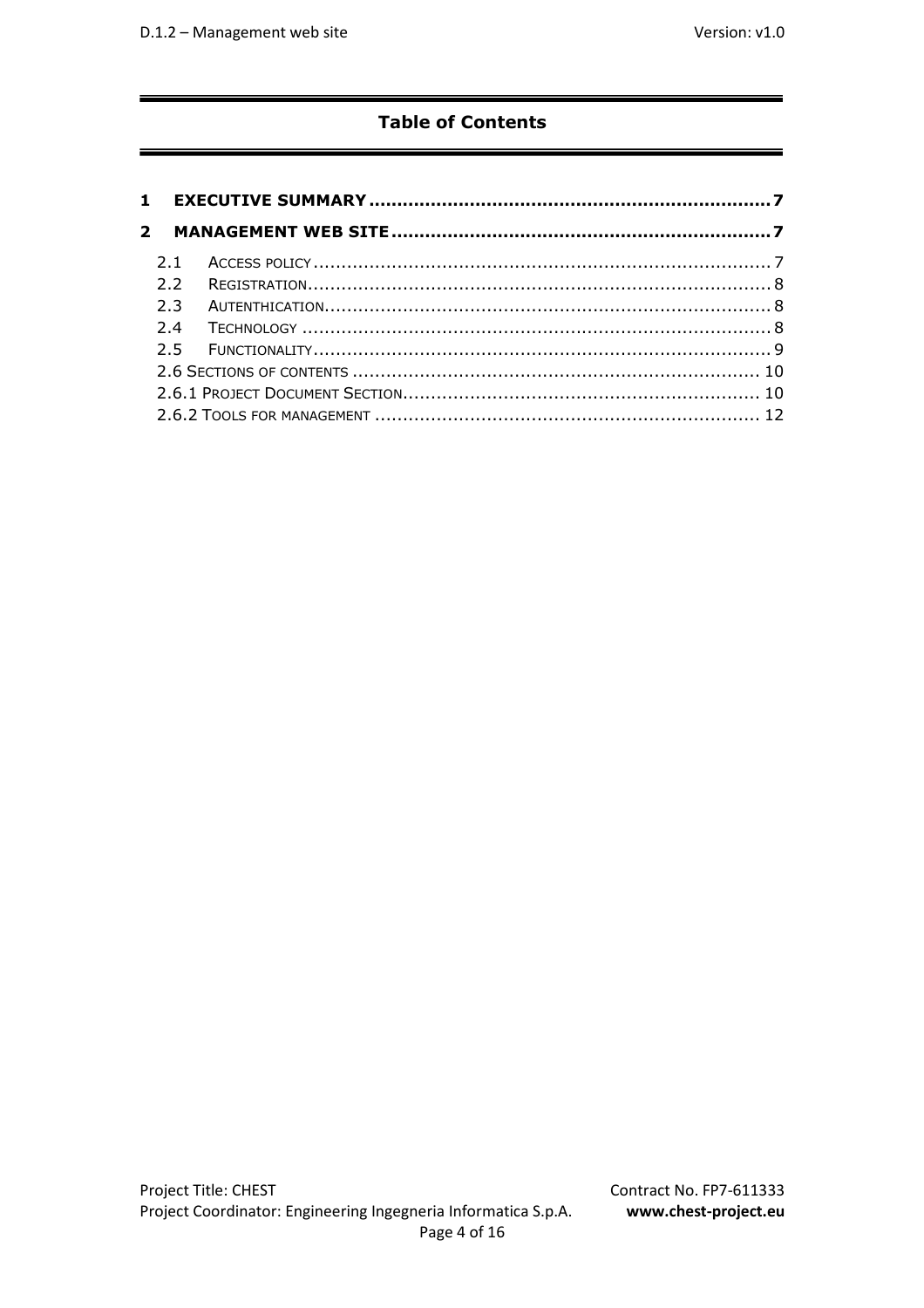# **List of Tables**

# **Not applicable in this document**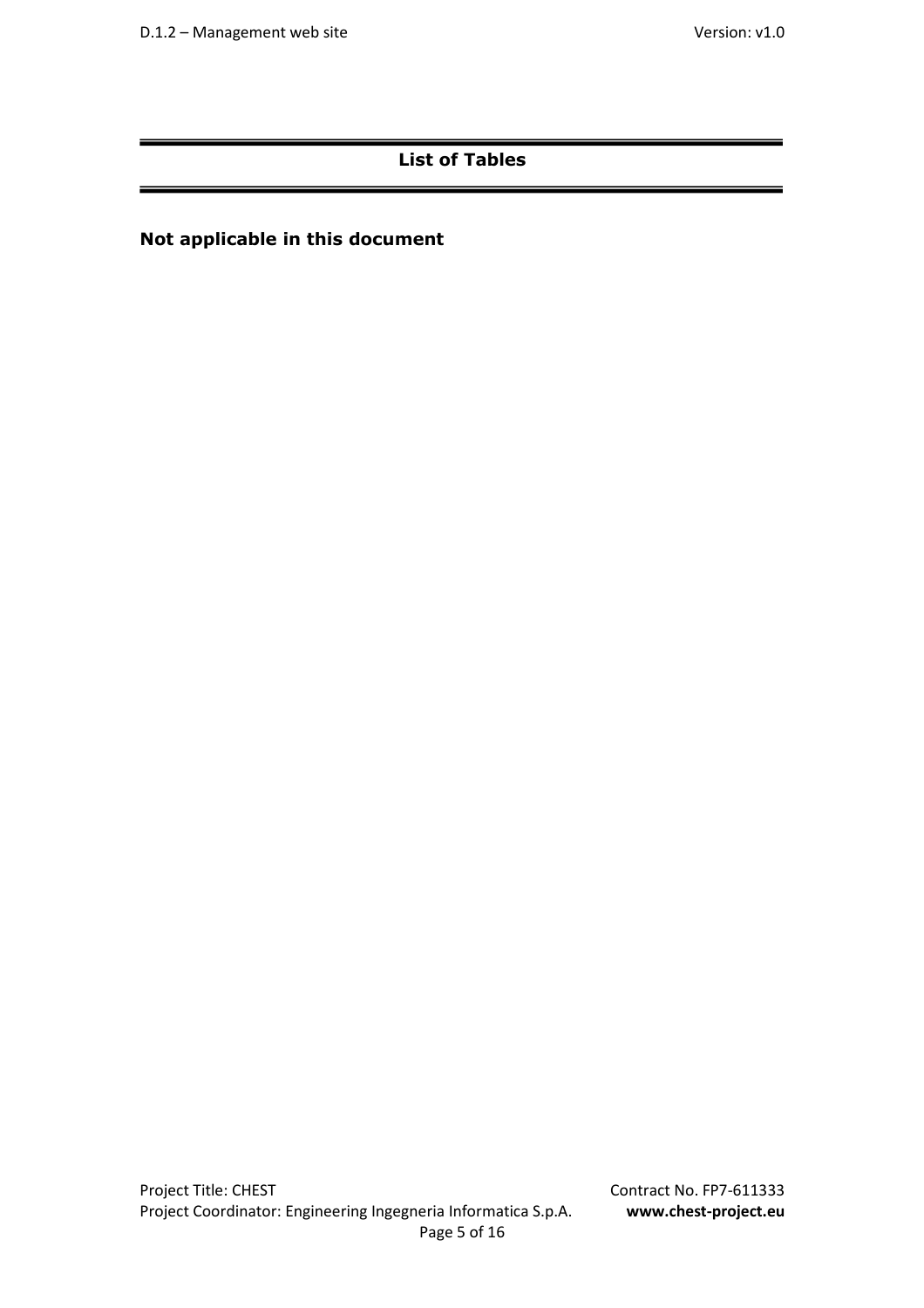# **List of Figures**

| Figure 1 - CHEST partner login                  | Page 7  |
|-------------------------------------------------|---------|
| <b>Figure 2 - Project partners</b>              | Page 10 |
| Figure 3 - Project document file structure      | Page 11 |
| <b>Figure 4 - Project document section</b>      | Page 11 |
| Figure 5 - Project calendar                     | Page 12 |
| Figure 7 – Create event procedure               | Page 13 |
| Figure 8 - Create new events -part A            | Page 14 |
| Figure 9 - Create new events - part B           | Page 14 |
| Figure 10 - Create doodle simple poll procedure | Page 15 |
| Figure 11 - Post comments procedure             | Page 16 |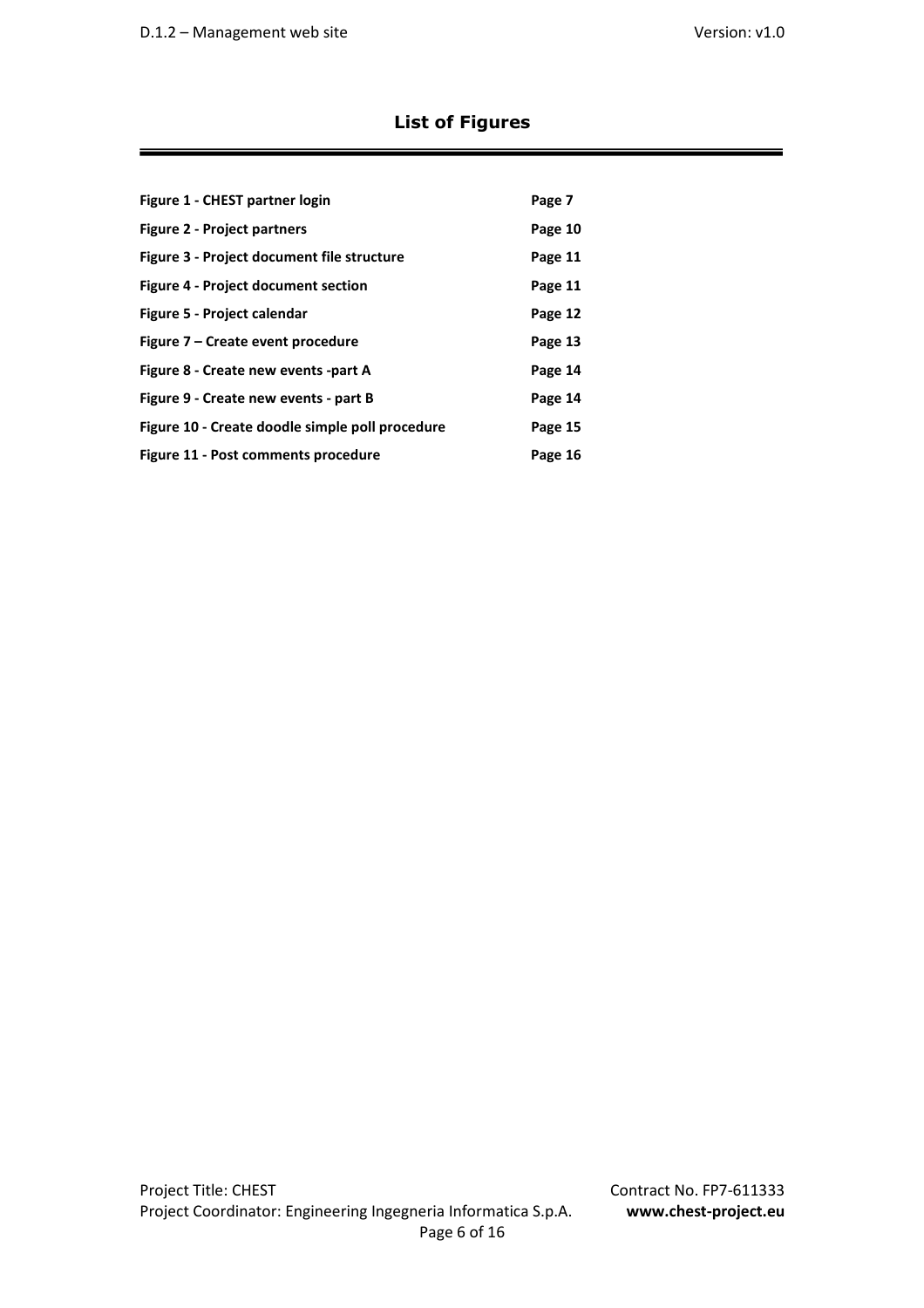# **1 Executive summary**

To enable efficient communication and document sharing between the consortium members, a web portal restricted for partners' internal usage has been set-up at the beginning of the project.

The internal portal is accessible by logging into a private area of the CHEST website: www.chest-project.eu



**Figure 1 - CHEST partner login** 

The portal has two main functions:

- 1. act as repository of all the grant documents (templates, Grant Agreement, Consortium Agreement, guidelines, list of contacts, etc.) to support the management of the project;
- 2. be a management tool to exchange documents such as WPs, plan meetings, meeting minutes, deliverable records, project calendar entries, etc.

The internal website has been developed by PNO, at the very beginning of the project (end of M1), following as much as possible the needs and requests received/exchanged with the project coordinator (ENG).

# **2 Management web site**

### **2.1 Access policy**

Each person, associated to the partner organisations of CHEST, has their own user ID and password to access the portal. The main representative of each partner company will be responsible for defining and communicating to the James Craven and Olaf Swanzy the names of those authorised to access the internal portal.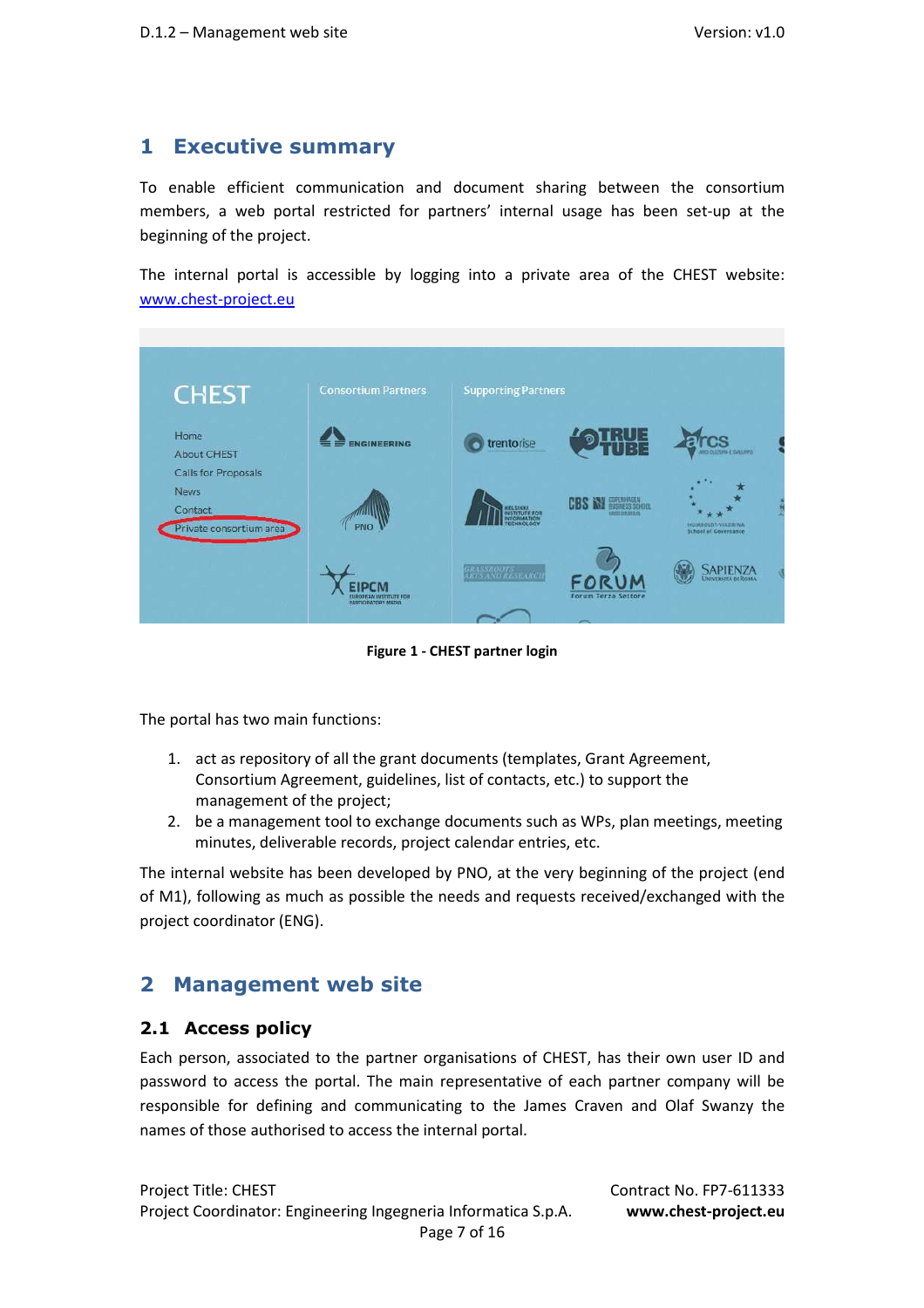In addition, Work Packages leaders are able to manage the folder of their own WP, organising and sharing the documentation with the people involved in the specific WP.

Different levels of access and management of the portal are active:

- The project members from PNO are the "administrator" and have the ability to upload/download documents in each folder, are able to create and delete folders and also are the only users authorised to associated users to the portal
- partners are allowed to download documents in each folder but can upload files only in specific folders. Partners are able to delete files only if they have created/uploaded that file, otherwise it's not possible
- WP leaders communicate to the PNO users how they want to structure their own WP folders, and these will create the subfolders as requested

### **2.2 Registration**

Initially potential users create an account on PNO's innovation portal, "Innovation Place".

On registration, they inform James Craven and/or Olaf Swanzy of their desire to be given access to the CHEST partner portal, who then link their accounts and activate their access rights to it.

### **2.3 Autenthication**

Authentication is by way of entering the users registered email address and a password. Password security is ensured as high by the registration procedure. Users are prompted to create a password of at least 8 characters, using a combination of upper and lower case letters, numbers and special characters. Users are given an indication of password security (low/medium/high). Passwords with a low security rating are not permitted.

In the event of a forgotten password, users can request a new temporary password which is emailed automatically to their registered email address. On login they are prompted to create a new, personal password.

### **2.4 Technology**

The backend of the internal portal uses the technologies JAVA, Spring, ApacheSolr and Alfresco.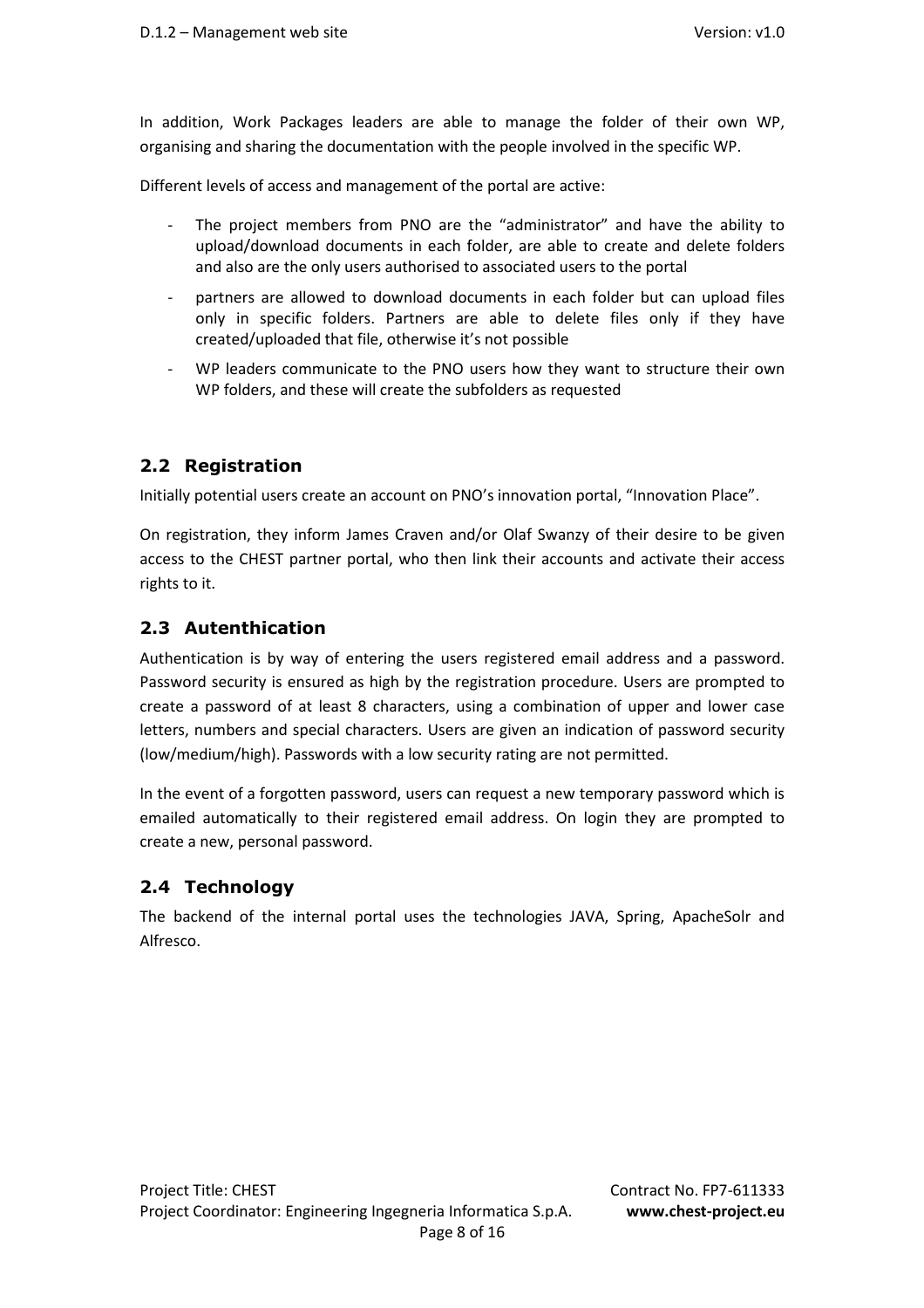# **2.5 Functionality**

The portal is composed by the following sections and tools to facilitate the management:

### **Sections of contents:**

- Project Partners: includes a list (organisation name, last name, first name and email) of all people linked to the portal
- **Project Documents:** this section is the **document repository** of the CHEST project where each partner is able to upload and download documents. The documents are stored in specific folders in order to facilitate the document search. Folders can be updated as necessary, and sub-folders created. The baseline folders include:
	- **Budget**
	- Call Information
	- Final Proposal
	- Literature
	- Meetings & Presentations
	- Partners Contributions
	- Partner Administrative Information
	- Project Description- Technical Part

### **Tools for management:**

- Project Calendar: each user is able to add new events and delete the ones that he/she creates. Events in the calendar are visible to all users
- **Doodle events:** this section offers the possibility to collect opinion of all users for meetings, calls, events data, etc. Each user can create new doodles filling a specific online
- **Doodle Simplepoll:** this tool allows the consortium to make survey about a single topic, for example a location for a project workshop, with the possibility to select and answer from a choice of two or more options
- **Comments:** this section is a kind of internal forum where partners can discuss topics by creating new discussions or replying to an existing one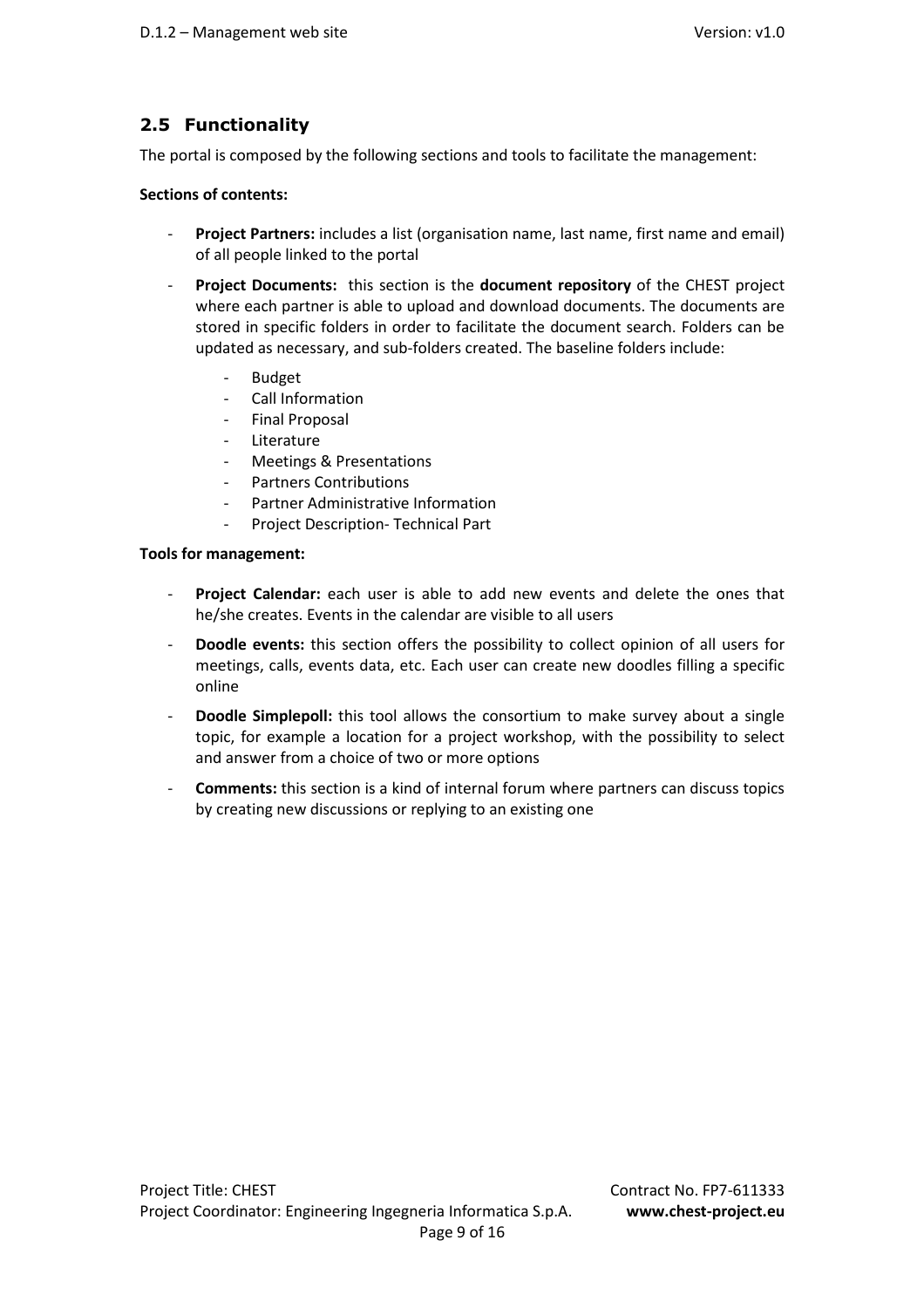### **2.6 Sections of contents**

### **Project Partners Section**

"Project Partners" contains the list of the partners, sorted in alphabet order, with the mail contact of each organisation.

| <b>Project documents' folders</b>                                                   | <b>Project partners</b> | <b>Project calendar</b>     | <b>Doodles</b>                              | <b>Comments</b>                |                                 |  |  |
|-------------------------------------------------------------------------------------|-------------------------|-----------------------------|---------------------------------------------|--------------------------------|---------------------------------|--|--|
| Project partners                                                                    |                         |                             |                                             |                                |                                 |  |  |
| <b>Organization Name</b>                                                            |                         | Contact                     | Email                                       |                                |                                 |  |  |
| $\circledcirc$ PNO                                                                  |                         | Olaf Swanzy                 |                                             | olaf.swanzy@pnoconsultants.com |                                 |  |  |
| <b>CD</b> CIAOTECH                                                                  |                         |                             | Paolo Salvatore<br>p.salvatore@ciaotech.com |                                |                                 |  |  |
| <b>European Institute for Participatory Media</b><br>e.V.,http://eipcm.org/         |                         |                             | <b>Mathias Becker</b><br>m.becker@eipcm.org |                                |                                 |  |  |
| <b>European Institute for Participatory Media</b>                                   |                         | Jasminko                    | jasminko.novak@humboldt-                    |                                |                                 |  |  |
| e.Vhttp://eipcm.org/                                                                |                         | Novak                       |                                             | viadrina.org                   |                                 |  |  |
| The Engineering Ingegneria Informatica SPA, http://www.eng.it                       |                         | Francesco<br>Nucci          |                                             | francesco.nucci@eng.it         |                                 |  |  |
| The Engineering Ingegneria Informatica SPA, http://www.eng.it<br>$\circledcirc$ PNO |                         | Ivan Ficano<br>James Craven |                                             | ivan.ficano@eng.it             | james.craven@pnoconsultants.com |  |  |

### **Figure 2 - Project partners**

If another person needs access to the portal the main contact of the organisation should send a request to james.craven@pnoconsultants.com

### **2.6.1 Project Document Section**

The project documents section is the **document repository** of the CHEST project where each partner is able to upload and download documents.

The documents will be stored in structured folders in order to facilitate the document search, as shown in Figure 3- Project document file structure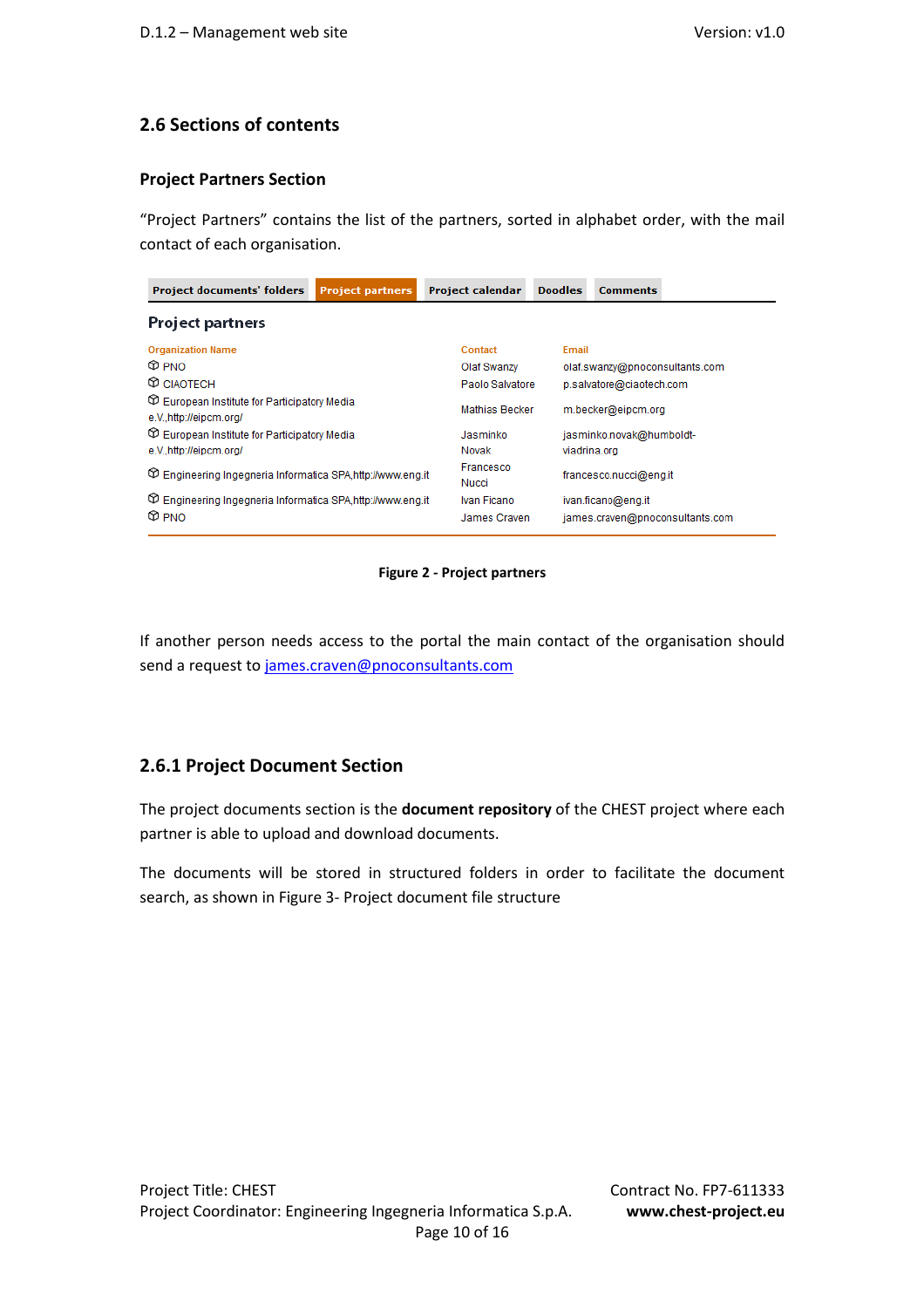| <b>Project documents' folders</b>           | <b>Project partners</b> | <b>Project calendar</b> | <b>Doodles</b> | <b>Comments</b> |  |  |  |
|---------------------------------------------|-------------------------|-------------------------|----------------|-----------------|--|--|--|
| Project documents' folders                  |                         |                         |                |                 |  |  |  |
| <b>D</b> Budget                             |                         |                         |                |                 |  |  |  |
| C Call Information                          |                         |                         |                |                 |  |  |  |
| <b>D</b> Final Proposal                     |                         |                         |                |                 |  |  |  |
| Literature<br>Meetings And Presentations    |                         |                         |                |                 |  |  |  |
| <b>D</b> Partners Contribution              |                         |                         |                |                 |  |  |  |
| <b>D</b> Partner Administrative Information |                         |                         |                |                 |  |  |  |
| Project Description Technical Part          |                         |                         |                |                 |  |  |  |

#### **Figure 3 - Project document file structure**

Folders can be created by a user with administrative rights.

On selecting a specific folder, users can view all subfolders or files stored within it.

Users have the ability to open subfolders, create new folders or upload documents, the layout of which is demonstrated in the diagram below:

# **Folder Title: Partners Contribution**

#### Share project documents



**Figure 4 - Project document section** 

Project Title: CHEST Contract No. FP7-611333 Project Coordinator: Engineering Ingegneria Informatica S.p.A. **www.chest-project.eu** Page 11 of 16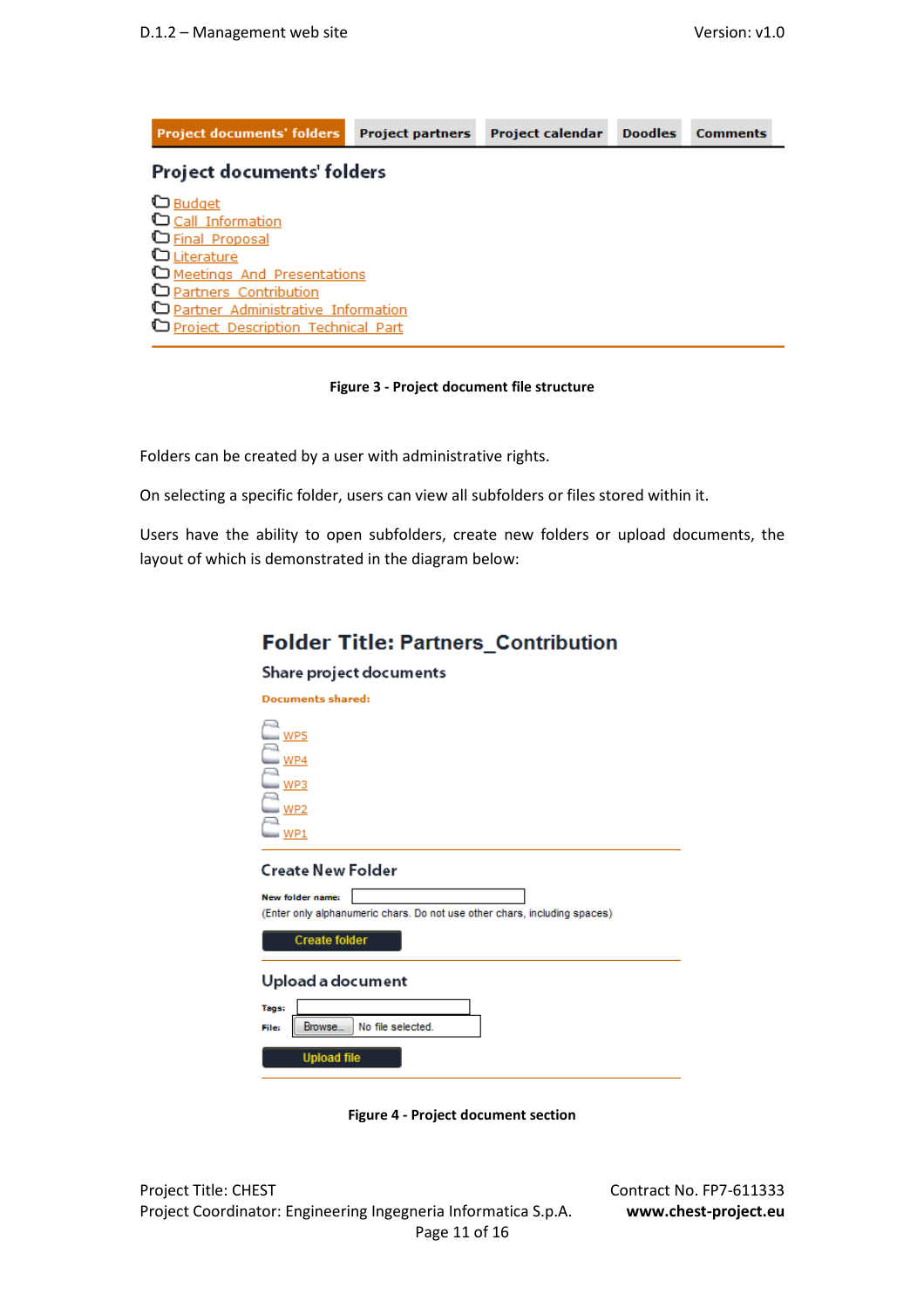### **2.6.2 Tools for management**

#### **Calendar section**

This section is the "living CHEST timelines". Each partner is able to add new events and delete the ones that he/she creates, and also each user is able to check the events created by the other partners.

### Project Title: CHEST- Collective en Hanced Environment for Social Tasks

| <b>Project Objectives:</b>                                                                                                                                                                                                                                                                                                                                               |  |  |  |  |  |
|--------------------------------------------------------------------------------------------------------------------------------------------------------------------------------------------------------------------------------------------------------------------------------------------------------------------------------------------------------------------------|--|--|--|--|--|
| CHEST is a 30 month Collaborative project co-financed with support from the European Commission through Framework Programme<br>7. The aim of the project is to promote the development of digital based innovations that have the potential to address key societal<br>challenges. In addition to the creation of an online community platform that will facil Read More |  |  |  |  |  |
| Project Status: IN REALISATION @                                                                                                                                                                                                                                                                                                                                         |  |  |  |  |  |
| <b>Project documents' folders</b><br><b>Project partness</b><br>Project calendar<br><b>Poodles</b><br><b>Comments</b>                                                                                                                                                                                                                                                    |  |  |  |  |  |
| Project documents' folders                                                                                                                                                                                                                                                                                                                                               |  |  |  |  |  |
| <b>D</b> Budget<br>Call Information<br>G Final Proposal<br>Literature<br>Meetings And Presentations<br>Partners Contribution<br>Partner Administrative Information<br>Project Description Technical Part                                                                                                                                                                 |  |  |  |  |  |

**Figure 5 - Project calendar** 

To create new events the user should click on 'Add calendar event' button (Figure 5 - Project calendarCalendar event procedure) and fill in the Event Form (**Errore. L'origine riferimento non è stata trovata.**) adding event information such as Name, Description, date and hours. The form should be submitted by clicking on the 'Create event' button. After this step the event will be visible to the project consortium.

|   | <b>Project documents' folders</b> | <b>Project partners</b>                    | <b>Project calendar</b> | <b>Doodles</b> | <b>Comments</b> |    |  |
|---|-----------------------------------|--------------------------------------------|-------------------------|----------------|-----------------|----|--|
|   | Project Calendar                  |                                            |                         |                |                 |    |  |
|   |                                   | Go to complete calendar Add Calendar Event |                         |                |                 |    |  |
|   |                                   |                                            | January                 |                |                 | ≥  |  |
| M |                                   | w                                          |                         | F              | s               | s  |  |
|   |                                   |                                            | 2                       | з              | 4               | 5  |  |
|   | 6                                 |                                            | 8<br>9                  | 10             |                 | 12 |  |
|   | 13                                | 14                                         | 15<br>16                | 17             | 18              | 19 |  |
|   | 20                                | 21                                         | 22<br>23                | 24             | 25              | 26 |  |
|   | 27                                | 28                                         | 29<br>30                | 31             |                 |    |  |



Project Title: CHEST Contract No. FP7-611333 Project Coordinator: Engineering Ingegneria Informatica S.p.A. **www.chest-project.eu** Page 12 of 16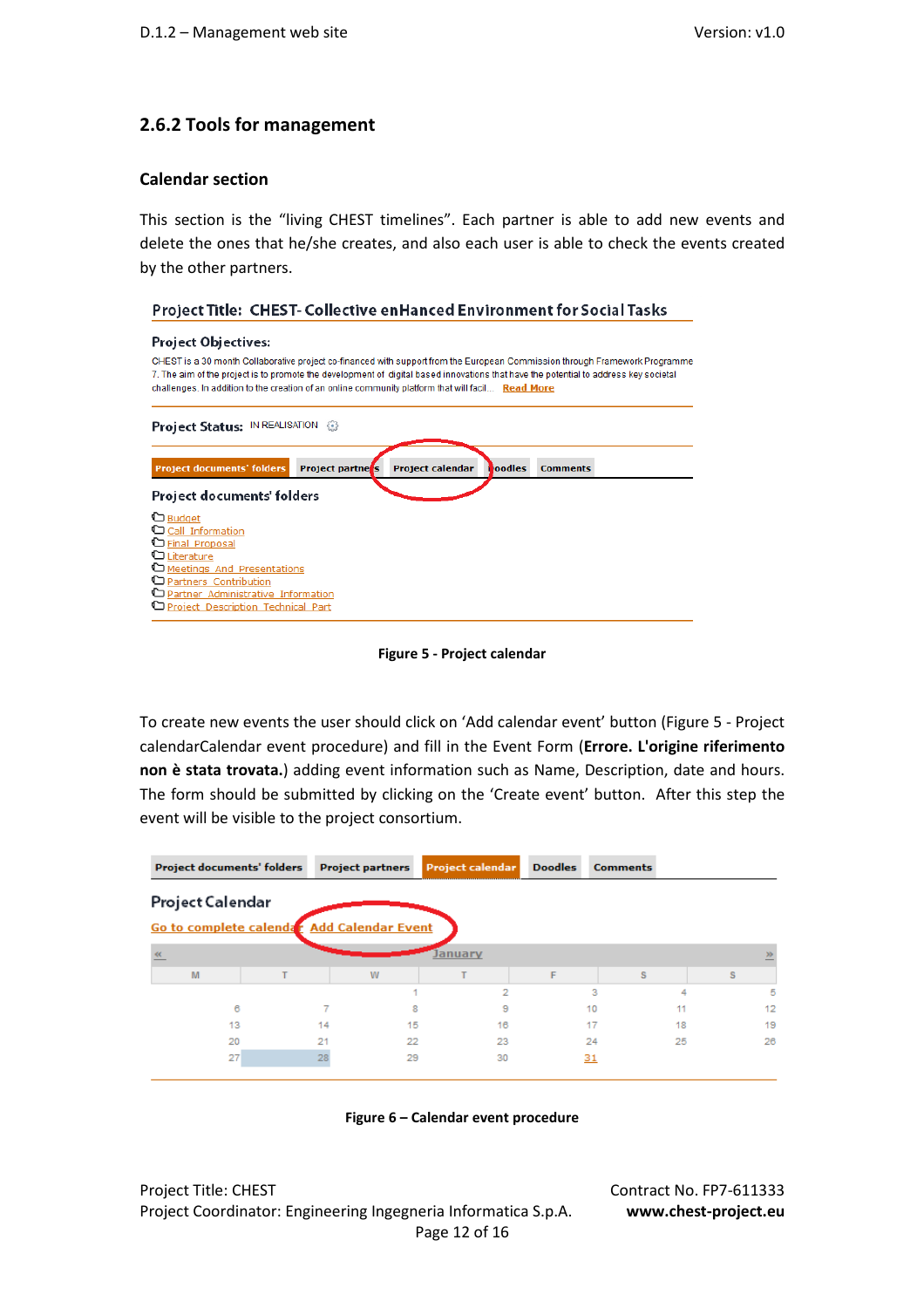| Date: *               |                  |             |
|-----------------------|------------------|-------------|
| Format: 01/28/2014    | Format: 00:09    |             |
| Title: *              |                  |             |
| <b>Description: *</b> |                  |             |
|                       |                  |             |
|                       |                  |             |
|                       | $\sim$ 100 $\pm$ | $\cdot$ : : |
|                       |                  |             |
|                       |                  |             |



### **Doodle Section**

Submit

This section is useful to collect opinion for meetings, calls, events data, etc. Each partner can create new doodles filling in the specific form (Figure 8 - Create new events -part A) with name, location and description of the event. To select time slots options is required to click on 'Next' button, and choose the preferred dates and hours (Figure 9 - Create new events part B).

### Project Title: CHEST- Collective enHanced Environment for Social Tasks

### Project Objectives:

CHEST is a 30 month Collaborative project co-financed with support from the European Commission through Framework Programme 7. The aim of the project is to promote the development of digital based innovations that have the potential to address key societal challenges. In addition to the creation of an online community platform that will facil... Read More





Project Title: CHEST Contract No. FP7-611333 Project Coordinator: Engineering Ingegneria Informatica S.p.A. **www.chest-project.eu** Page 13 of 16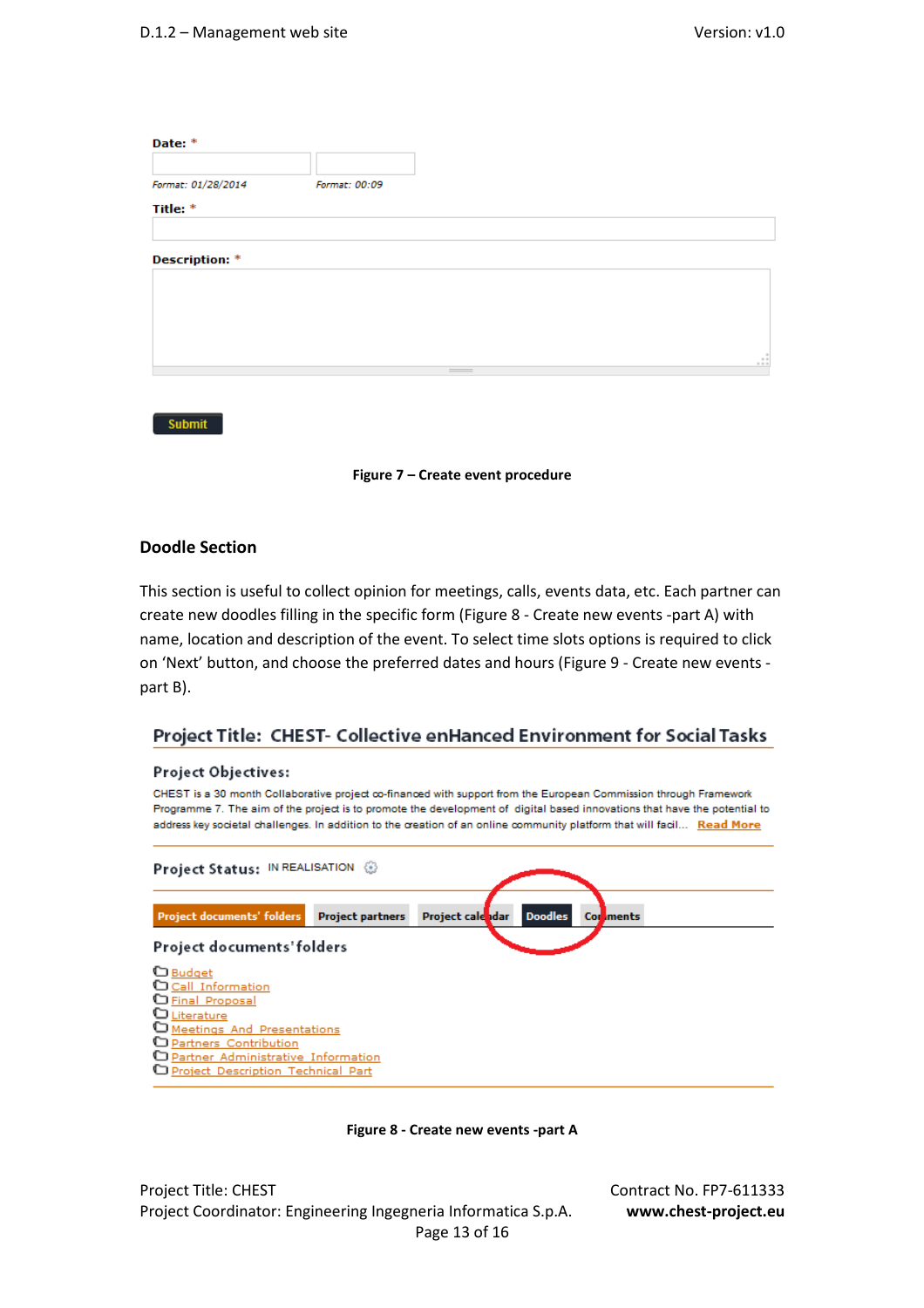| ____<br>______<br>-------- |
|----------------------------|
| <b>Description:</b>        |
|                            |
|                            |

#### Project: CHEST-Collective enHanced Environment for Social Tasks



**Figure 9 - Create new events - part B**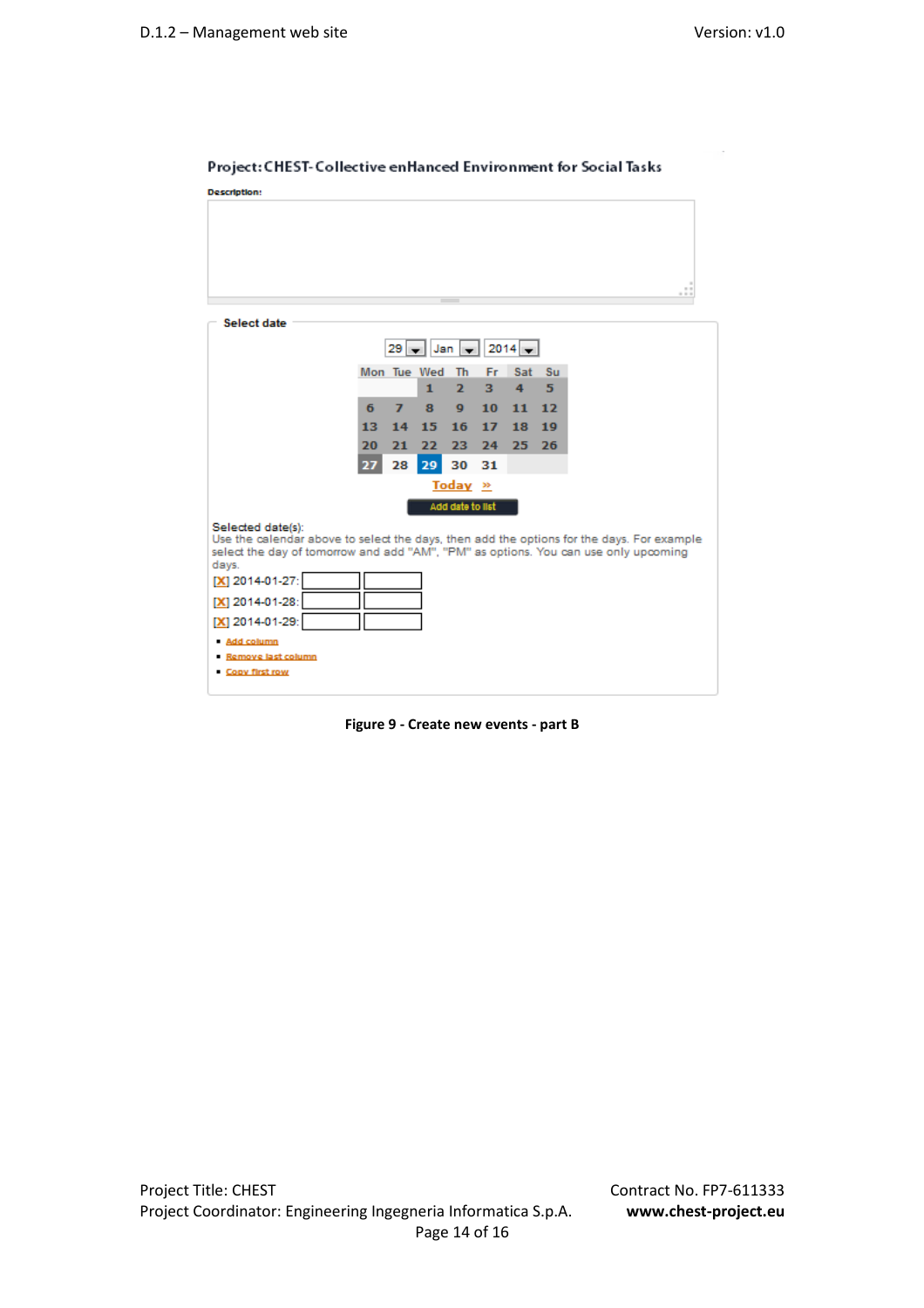### **Doodle simple section**

This section allows the consortium to make survey about a topic, for example a location for a meeting, if you have any objection about external reviewers for the project, etc.

Each partner can propose a question (and possible answers) to the partners, which can vote for one or more answers (Figure 10 - Create doodle simple poll procedure).

| Project: Chest-Conective emianced Environment for Social Iasks<br>Add some description: |  |  |  |  |
|-----------------------------------------------------------------------------------------|--|--|--|--|
|                                                                                         |  |  |  |  |
|                                                                                         |  |  |  |  |
|                                                                                         |  |  |  |  |
|                                                                                         |  |  |  |  |
|                                                                                         |  |  |  |  |
|                                                                                         |  |  |  |  |
|                                                                                         |  |  |  |  |
| <b>Answers</b>                                                                          |  |  |  |  |
| You can add extra field with the link at the bottom of the form fields.                 |  |  |  |  |
| [x] Sample answer #1                                                                    |  |  |  |  |
| [x] Sample answer #2                                                                    |  |  |  |  |
| Add extra field                                                                         |  |  |  |  |
|                                                                                         |  |  |  |  |
|                                                                                         |  |  |  |  |
| Poll options                                                                            |  |  |  |  |
| Show previous votes:                                                                    |  |  |  |  |
|                                                                                         |  |  |  |  |
| $\bullet$ $\mathbf{v}_{\mathbf{G}}$                                                     |  |  |  |  |
| No                                                                                      |  |  |  |  |
| Deny new voters to see the previous votes.                                              |  |  |  |  |
|                                                                                         |  |  |  |  |
| Multiple option is selectable per answers.:                                             |  |  |  |  |
| Disabled                                                                                |  |  |  |  |
| Enabled                                                                                 |  |  |  |  |
|                                                                                         |  |  |  |  |
|                                                                                         |  |  |  |  |
| <b>E-mail notification</b>                                                              |  |  |  |  |
| Send me an e-mail after every valid vote:                                               |  |  |  |  |
|                                                                                         |  |  |  |  |
| Yes:                                                                                    |  |  |  |  |
|                                                                                         |  |  |  |  |
|                                                                                         |  |  |  |  |

Project: CHEST-Collective enHanced Environment for Social Tasks

**Figure 10 - Create doodle simple poll procedure**